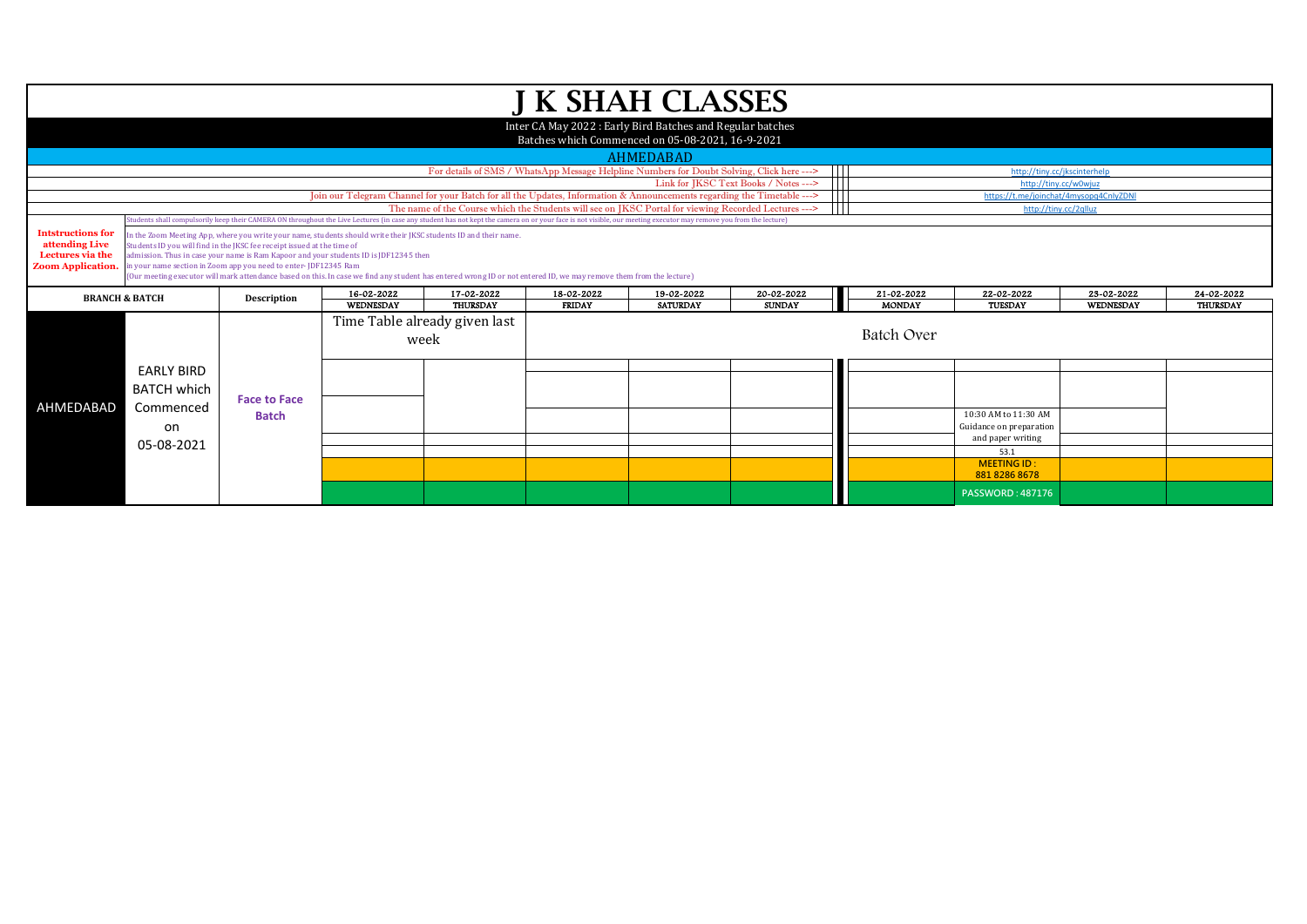|                                                                                            |                                                                                                                                                                                                                                                                                                                                                                                                                                                                                                                                                                                                                                                                                                                                                  |                     |                                                                       |                                                                                                                        |                             | <b>J K SHAH CLASSES</b>                                   |                                       |                             |                                        |                                |                               |  |
|--------------------------------------------------------------------------------------------|--------------------------------------------------------------------------------------------------------------------------------------------------------------------------------------------------------------------------------------------------------------------------------------------------------------------------------------------------------------------------------------------------------------------------------------------------------------------------------------------------------------------------------------------------------------------------------------------------------------------------------------------------------------------------------------------------------------------------------------------------|---------------------|-----------------------------------------------------------------------|------------------------------------------------------------------------------------------------------------------------|-----------------------------|-----------------------------------------------------------|---------------------------------------|-----------------------------|----------------------------------------|--------------------------------|-------------------------------|--|
|                                                                                            |                                                                                                                                                                                                                                                                                                                                                                                                                                                                                                                                                                                                                                                                                                                                                  |                     |                                                                       |                                                                                                                        |                             | Inter CA May 2022: Early Bird Batches and Regular batches |                                       |                             |                                        |                                |                               |  |
|                                                                                            |                                                                                                                                                                                                                                                                                                                                                                                                                                                                                                                                                                                                                                                                                                                                                  |                     |                                                                       |                                                                                                                        |                             | Batches which Commenced on 05-08-2021, 16-9-2021          |                                       |                             |                                        |                                |                               |  |
|                                                                                            |                                                                                                                                                                                                                                                                                                                                                                                                                                                                                                                                                                                                                                                                                                                                                  |                     |                                                                       |                                                                                                                        |                             | <b>AHMEDABAD</b>                                          |                                       |                             |                                        |                                |                               |  |
|                                                                                            |                                                                                                                                                                                                                                                                                                                                                                                                                                                                                                                                                                                                                                                                                                                                                  |                     |                                                                       | For details of SMS / WhatsApp Message Helpline Numbers for Doubt Solving, Click here --->                              |                             |                                                           | 11 I I                                |                             | http://tiny.cc/jkscinterhelp           |                                |                               |  |
|                                                                                            |                                                                                                                                                                                                                                                                                                                                                                                                                                                                                                                                                                                                                                                                                                                                                  |                     |                                                                       |                                                                                                                        |                             |                                                           | Link for JKSC Text Books / Notes ---> |                             | http://tiny.cc/w0wjuz                  |                                |                               |  |
|                                                                                            |                                                                                                                                                                                                                                                                                                                                                                                                                                                                                                                                                                                                                                                                                                                                                  |                     |                                                                       | Join our Telegram Channel for your Batch for all the Updates, Information & Announcements regarding the Timetable ---> |                             |                                                           | Ш                                     |                             | https://t.me/joinchat/4mysopq4CnlyZDNl |                                |                               |  |
|                                                                                            |                                                                                                                                                                                                                                                                                                                                                                                                                                                                                                                                                                                                                                                                                                                                                  |                     |                                                                       | The name of the Course which the Students will see on JKSC Portal for viewing Recorded Lectures --->                   |                             |                                                           |                                       |                             | http://tiny.cc/2qlluz                  |                                |                               |  |
| <b>Intstructions for</b><br>attending Live<br>Lectures via the<br><b>Zoom Application.</b> | tudents shall compulsorily keep their CAMERA ON throughout the Live Lectures (in case any student has not kept the camera on or your face is not visible, our meeting executor may remove you from the lecture)<br>In the Zoom Meeting App, where you write your name, students should write their JKSC students ID and their name.<br>Students ID you will find in the IKSC fee receipt issued at the time of<br>admission. Thus in case your name is Ram Kapoor and your students ID is JDF12345 then<br>in your name section in Zoom app you need to enter-JDF12345 Ram<br>(Our meeting executor will mark attendance based on this. In case we find any student has entered wrong ID or not entered ID, we may remove them from the lecture) |                     |                                                                       |                                                                                                                        |                             |                                                           |                                       |                             |                                        |                                |                               |  |
|                                                                                            | <b>BRANCH &amp; BATCH</b>                                                                                                                                                                                                                                                                                                                                                                                                                                                                                                                                                                                                                                                                                                                        | <b>Description</b>  | 16-02-2022                                                            | 17-02-2022                                                                                                             | 18-02-2022<br><b>FRIDAY</b> | 19-02-2022<br><b>SATURDAY</b>                             | 20-02-2022<br><b>SUNDAY</b>           | 21-02-2022<br><b>MONDAY</b> | 22-02-2022<br><b>TUESDAY</b>           | 23-02-2022<br><b>WEDNESDAY</b> | 24-02-2022<br><b>THURSDAY</b> |  |
|                                                                                            |                                                                                                                                                                                                                                                                                                                                                                                                                                                                                                                                                                                                                                                                                                                                                  |                     | WEDNESDAY<br><b>THURSDAY</b><br>Time Table already given last<br>week |                                                                                                                        |                             |                                                           |                                       |                             | Batch Over                             |                                |                               |  |
|                                                                                            |                                                                                                                                                                                                                                                                                                                                                                                                                                                                                                                                                                                                                                                                                                                                                  |                     |                                                                       |                                                                                                                        |                             |                                                           |                                       |                             |                                        |                                |                               |  |
|                                                                                            |                                                                                                                                                                                                                                                                                                                                                                                                                                                                                                                                                                                                                                                                                                                                                  |                     |                                                                       |                                                                                                                        |                             |                                                           |                                       |                             |                                        |                                |                               |  |
|                                                                                            | <b>EARLY BIRD</b>                                                                                                                                                                                                                                                                                                                                                                                                                                                                                                                                                                                                                                                                                                                                | <b>Online Batch</b> |                                                                       |                                                                                                                        |                             |                                                           |                                       |                             |                                        |                                |                               |  |
|                                                                                            | <b>BATCH which</b>                                                                                                                                                                                                                                                                                                                                                                                                                                                                                                                                                                                                                                                                                                                               | - All Students      |                                                                       |                                                                                                                        |                             |                                                           |                                       |                             |                                        |                                |                               |  |
|                                                                                            | Commenced                                                                                                                                                                                                                                                                                                                                                                                                                                                                                                                                                                                                                                                                                                                                        |                     |                                                                       |                                                                                                                        |                             |                                                           |                                       |                             | 10:30 AM to 11:30 AM                   |                                |                               |  |
|                                                                                            | on                                                                                                                                                                                                                                                                                                                                                                                                                                                                                                                                                                                                                                                                                                                                               |                     |                                                                       |                                                                                                                        |                             |                                                           |                                       |                             | Guidance on preparation                |                                |                               |  |
|                                                                                            |                                                                                                                                                                                                                                                                                                                                                                                                                                                                                                                                                                                                                                                                                                                                                  |                     |                                                                       |                                                                                                                        |                             |                                                           |                                       |                             | and paper writing                      |                                |                               |  |
|                                                                                            | 05-08-2021                                                                                                                                                                                                                                                                                                                                                                                                                                                                                                                                                                                                                                                                                                                                       |                     |                                                                       |                                                                                                                        |                             |                                                           |                                       |                             | 53.1                                   |                                |                               |  |
|                                                                                            |                                                                                                                                                                                                                                                                                                                                                                                                                                                                                                                                                                                                                                                                                                                                                  | <b>MEETING ID</b>   |                                                                       |                                                                                                                        |                             |                                                           |                                       |                             | <b>MEETING ID:</b><br>881 8286 8678    |                                |                               |  |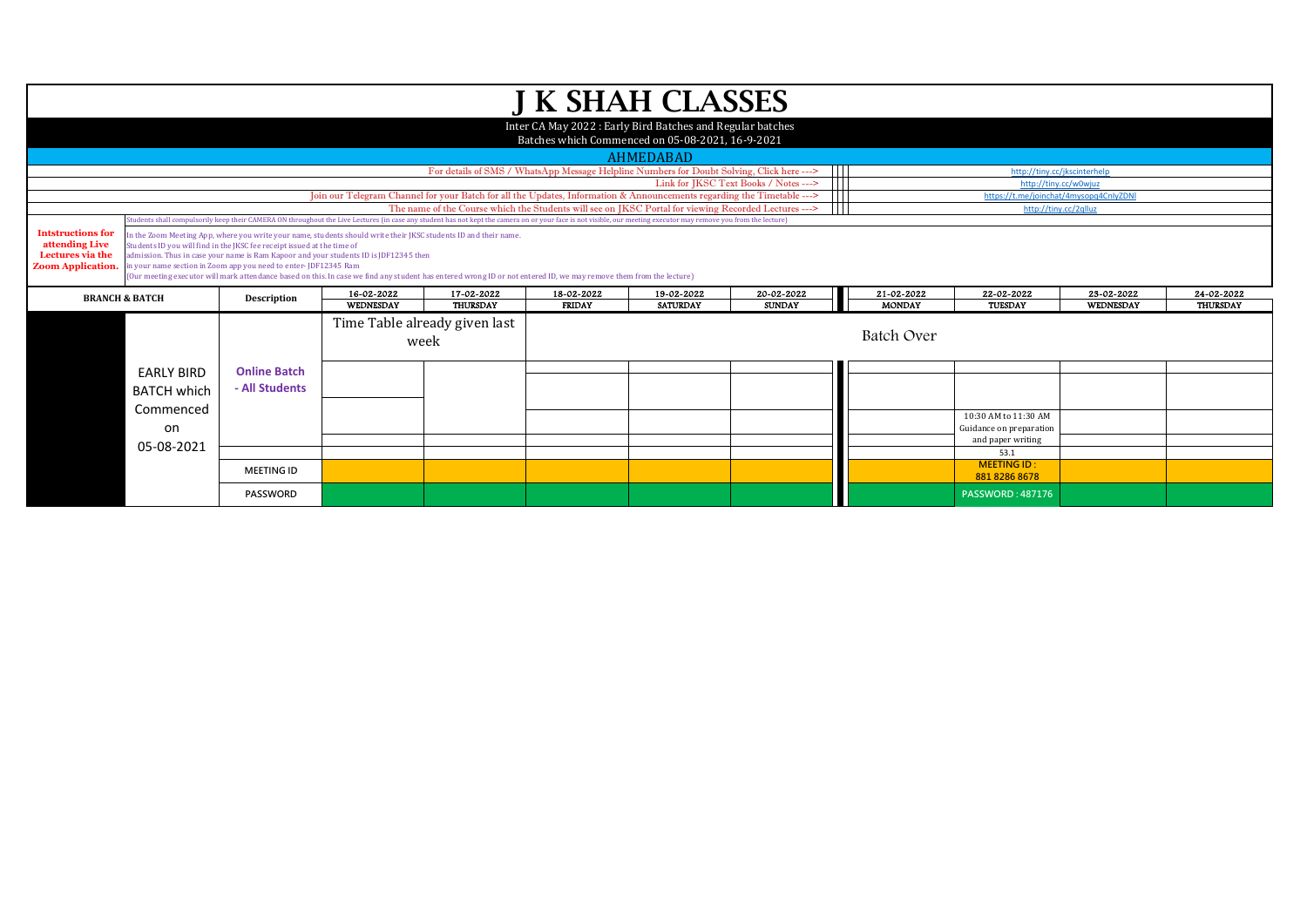|                                                                                            |                                      |                                                                                                                                            |                                                                                                                                                                                                                                                                                                                                                                                 |                               |                          | <b>J K SHAH CLASSES</b>                                                                                                                                                                                          |                                                                                           |                          |                                                                      |                          |                 |
|--------------------------------------------------------------------------------------------|--------------------------------------|--------------------------------------------------------------------------------------------------------------------------------------------|---------------------------------------------------------------------------------------------------------------------------------------------------------------------------------------------------------------------------------------------------------------------------------------------------------------------------------------------------------------------------------|-------------------------------|--------------------------|------------------------------------------------------------------------------------------------------------------------------------------------------------------------------------------------------------------|-------------------------------------------------------------------------------------------|--------------------------|----------------------------------------------------------------------|--------------------------|-----------------|
|                                                                                            |                                      |                                                                                                                                            |                                                                                                                                                                                                                                                                                                                                                                                 |                               |                          | Inter CA May 2022 : Early Bird Batches and Regular batches                                                                                                                                                       |                                                                                           |                          |                                                                      |                          |                 |
|                                                                                            |                                      |                                                                                                                                            |                                                                                                                                                                                                                                                                                                                                                                                 |                               |                          | Batches which Commenced on 05-08-2021, 16-9-2021                                                                                                                                                                 |                                                                                           |                          |                                                                      |                          |                 |
|                                                                                            |                                      |                                                                                                                                            |                                                                                                                                                                                                                                                                                                                                                                                 |                               |                          | <b>AHMEDABAD</b>                                                                                                                                                                                                 |                                                                                           |                          |                                                                      |                          |                 |
|                                                                                            |                                      |                                                                                                                                            |                                                                                                                                                                                                                                                                                                                                                                                 |                               |                          |                                                                                                                                                                                                                  | For details of SMS / WhatsApp Message Helpline Numbers for Doubt Solving, Click here ---> |                          | http://tiny.cc/jkscinterhelp                                         |                          |                 |
|                                                                                            |                                      |                                                                                                                                            |                                                                                                                                                                                                                                                                                                                                                                                 |                               |                          |                                                                                                                                                                                                                  | T<br>Link for IKSC Text Books / Notes --->                                                |                          | http://tiny.cc/w0wjuz                                                |                          |                 |
|                                                                                            |                                      |                                                                                                                                            |                                                                                                                                                                                                                                                                                                                                                                                 |                               |                          | Join our Telegram Channel for your Batch for all the Updates, Information & Announcements regarding the Timetable --->                                                                                           | ┯                                                                                         |                          | https://t.me/joinchat/4mysopq4CnlyZDNI                               |                          |                 |
|                                                                                            |                                      |                                                                                                                                            |                                                                                                                                                                                                                                                                                                                                                                                 |                               |                          | The name of the Course which the Students will see on JKSC Portal for viewing Recorded Lectures --->                                                                                                             |                                                                                           |                          | http://tiny.cc/2qlluz                                                |                          |                 |
|                                                                                            |                                      |                                                                                                                                            |                                                                                                                                                                                                                                                                                                                                                                                 |                               |                          | Students shall compulsorily keep their CAMERA ON throughout the Live Lectures (in case any student has not kept the camera on or your face is not visible, our meeting executor may remove you from the lecture) |                                                                                           |                          |                                                                      |                          |                 |
| <b>Intstructions for</b><br>attending Live<br>Lectures via the<br><b>Zoom Application.</b> |                                      | Students ID you will find in the IKSC fee receipt issued at the time of<br>in your name section in Zoom app you need to enter-JDF12345 Ram | In the Zoom Meeting App, where you write your name, students should write their JKSC students ID and their name.<br>admission. Thus in case your name is Ram Kapoor and your students ID is JDF12345 then<br>(Our meeting executor will mark attendance based on this. In case we find any student has entered wrong ID or not entered ID, we may remove them from the lecture) |                               |                          |                                                                                                                                                                                                                  |                                                                                           |                          |                                                                      |                          |                 |
|                                                                                            | <b>BRANCH &amp; BATCH</b>            | Description                                                                                                                                | 16-02-2022                                                                                                                                                                                                                                                                                                                                                                      | 17-02-2022                    | 18-02-2022               | 19-02-2022                                                                                                                                                                                                       | 20-02-2022                                                                                | 21-02-2022               | 22-02-2022                                                           | 23-02-2022               | 24-02-2022      |
|                                                                                            |                                      |                                                                                                                                            | WEDNESDAY                                                                                                                                                                                                                                                                                                                                                                       | <b>THURSDAY</b>               | <b>FRIDAY</b>            | <b>SATURDAY</b>                                                                                                                                                                                                  | <b>SUNDAY</b>                                                                             | <b>MONDAY</b>            | <b>TUESDAY</b>                                                       | WEDNESDAY                | <b>THURSDAY</b> |
|                                                                                            |                                      |                                                                                                                                            |                                                                                                                                                                                                                                                                                                                                                                                 |                               |                          |                                                                                                                                                                                                                  |                                                                                           |                          |                                                                      |                          |                 |
|                                                                                            |                                      |                                                                                                                                            |                                                                                                                                                                                                                                                                                                                                                                                 | Time Table already given last |                          |                                                                                                                                                                                                                  |                                                                                           |                          | 10:30 AM to 11:30 AM                                                 |                          |                 |
|                                                                                            |                                      |                                                                                                                                            |                                                                                                                                                                                                                                                                                                                                                                                 | week                          | 1:00 PM To 6:30 PM<br>AS | 6:00 PM To 9:00 PM<br><b>FM</b>                                                                                                                                                                                  | 6:00 PM To 9:00 PM<br><b>FM</b>                                                           | 1:00 PM To 6:30 PM<br>AS | Guidance on preparation<br>and paper writing                         | 1:00 PM To 6:30 PM<br>AS | HOLIDAY         |
|                                                                                            | <b>REGULAR</b><br><b>BATCH which</b> |                                                                                                                                            |                                                                                                                                                                                                                                                                                                                                                                                 |                               |                          |                                                                                                                                                                                                                  |                                                                                           |                          | 53.1<br><b>MEETING ID:</b><br>88182868678<br><b>PASSWORD: 487176</b> |                          |                 |
| O                                                                                          | Commenced<br>on<br>16-09-2021        | <b>FACE TO FACE</b>                                                                                                                        |                                                                                                                                                                                                                                                                                                                                                                                 |                               |                          | This is Face to Face $+$ This is zoom live lecture This is zoom live lecture                                                                                                                                     |                                                                                           | This is Face to Face +   | 1:00 PM To 6:30 PM<br>AS<br>This is Face to Face +                   | This is Face to Face +   |                 |

This is zoom live lecture This is zoom live lecture

only<br>37.2

**MEETING ID : 835 0631 2359**

This is Face to Face + zoom live lecture only<br>37.2

37.2 **37.2 37.2 37.2 37.2 37.2** 37.2 37.2 37.2

**MEETING ID : 835 0631 2359**

**PASSWORD : 302056 PASSWORD : 302056 PASSWORD : 302056 PASSWORD : 302056 PASSWORD : 302056 PASSWORD : 302056 PASSWORD : 302056**

This is Face to Face + zoom live lecture only<br>37.2

**MEETING ID : 835 0631 2359**

This is Face to Face + zoom live lecture only

**MEETING ID : 835 0631 2359**

**MEETING ID : 835 0631 2359**

only<br>37.2

**MEETING ID : 835 0631 2359**

This is Face to Face + zoom live lecture only

**MEETING ID : 835 0631 2359**